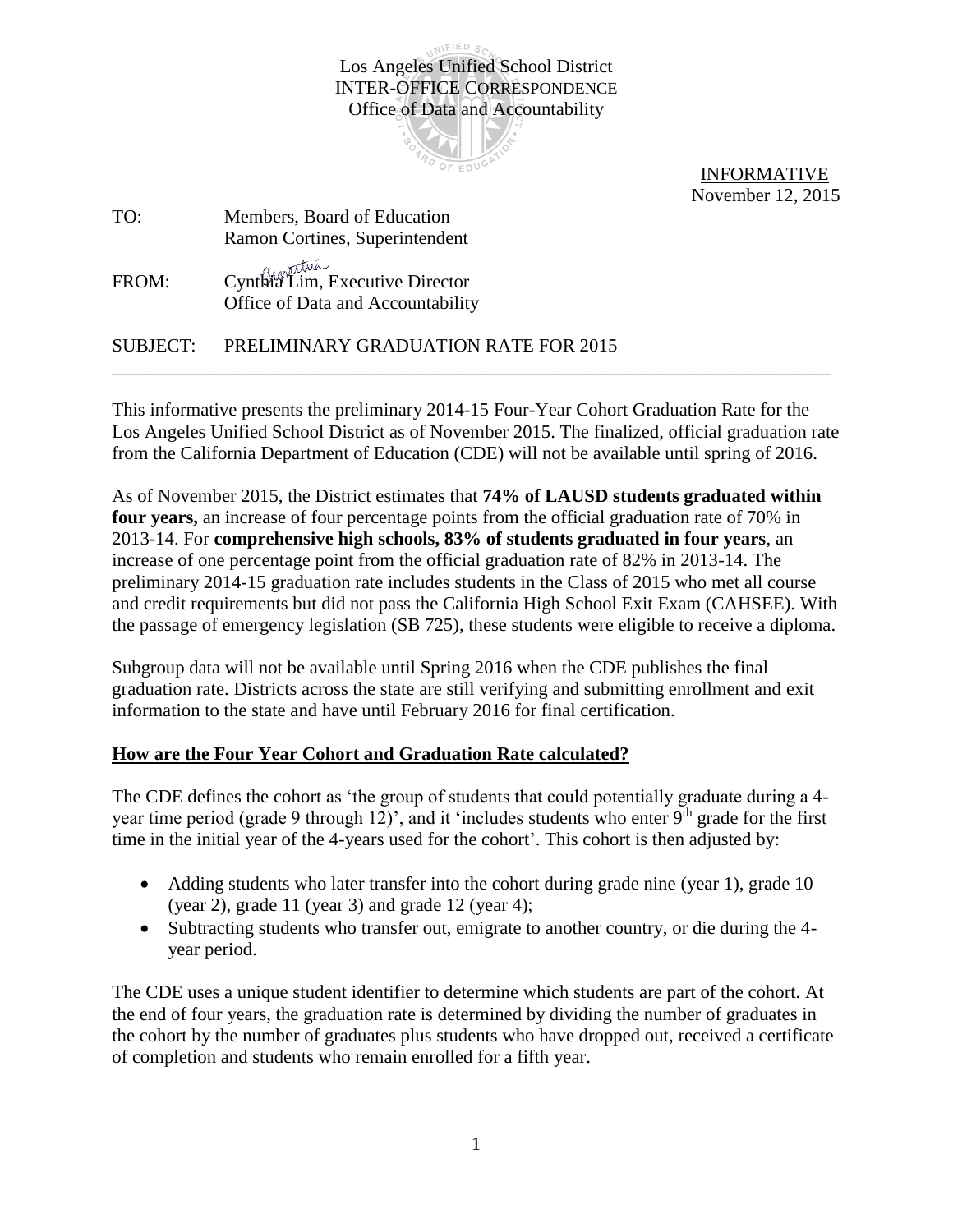Figure 1 illustrates the Four-Year Cohort Rate, which follows the same group of students over time, beginning with first time 9th graders in 2011-12.



## Figure 1: Calculation of Graduation Rate 4 Year Cohort Graduation Rate

## **Why are there different graduation rates between LAUSD and CDE?**

There has been considerable confusion about graduation rates calculated by LAUSD and the official rate calculated by the California Department of Education (CDE). While both LAUSD and CDE use the same formula as illustrated above, the rates differ due to timing and the availability of datasets to track the movement of students.

LAUSD began publishing a four-year graduation rate for comprehensive high schools since 2006-07 in a push for greater transparency on how many students enter  $9<sup>th</sup>$  grade and graduate four years later. With input from community advocates and stakeholder groups, LAUSD developed the methodology for tracking the progress of students over four years using its internal student information system. This calculation was not possible at the state level because there was not a statewide, student-level data base to track students over time. Additionally, LAUSD could only track the progress of students that were contained in LAUSD's student information system.

In 2007-08, LAUSD published the first School Report Card, using the internally calculated four year cohort graduation rate and has been publishing it every year since. The rate was calculated for comprehensive high schools only and excluded options schools and special education centers.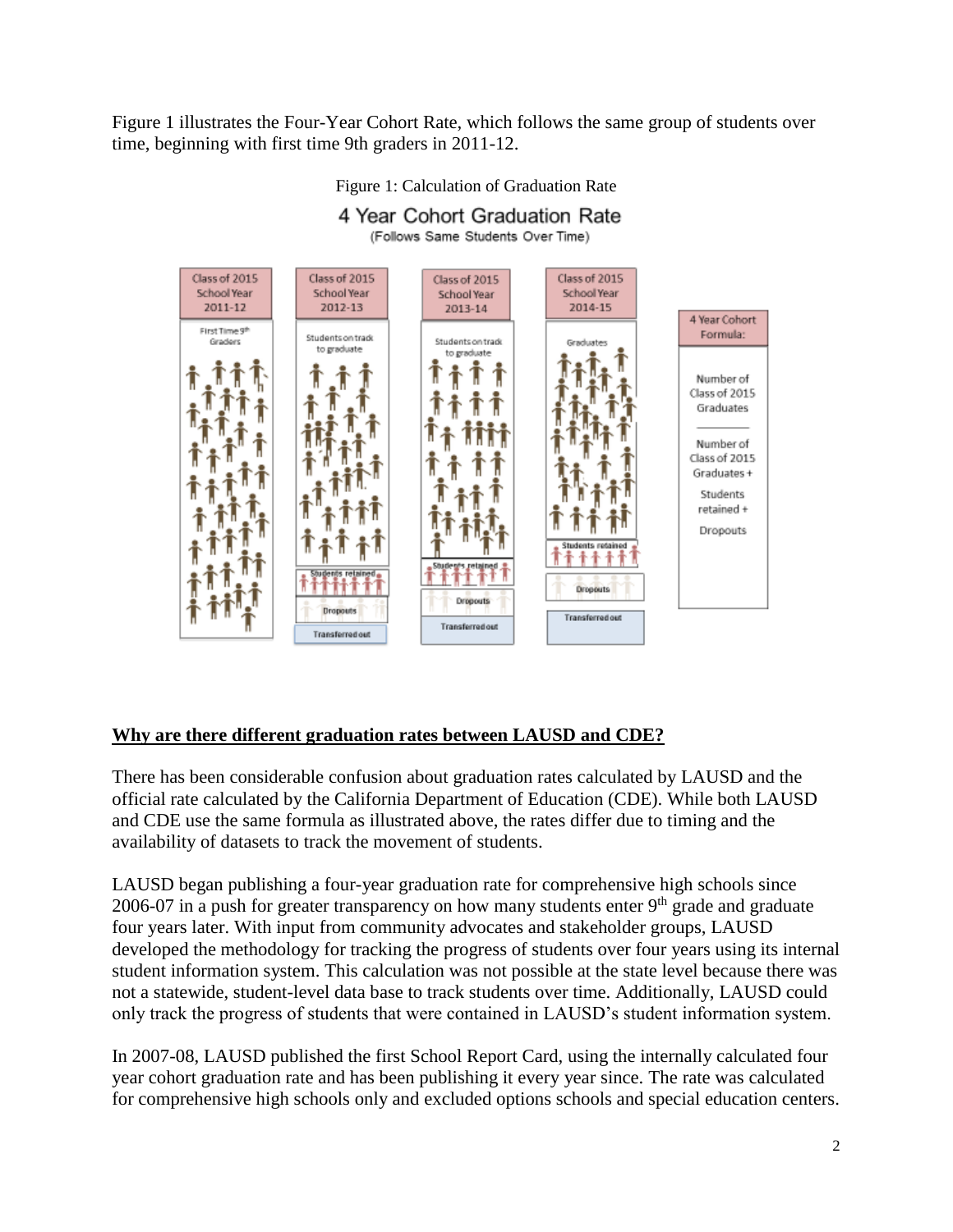In October 2008, the U.S. Department of Education issued regulations that required all states to use the same four year cohort formula for calculating graduation rates so that a uniform and accurate measure of graduation could be compared across states. States were required to report graduation rates using the new formula in the 2010-11 school year.

At the same time, the California Department of Education (CDE) implemented the California Longitudinal Pupil Achievement Data System (CALPADS), a statewide, student-level database of all public school students. CDE began using four year cohort graduation rates for accountability purposes with the 2009-10 school year. During the first years of implementation of CALPADS, CDE graduation rates differed widely from LAUSD graduation rates for several reasons:

- 1. *Mis-matched Statewide Student Identifier numbers in CALPADS* All students in the state of California were assigned unique identifiers, however, there were instances of duplicate student IDs or changes in student IDs that needed correction. This remains an issue in the current school year.
- 2. *Inaccurate enrollment and leave code information in CALPADS* Students had overlapping enrollments or the initial enrollment dates could not be determined.
- 3. *Inaccurate flagging of first time 9th graders in CALPADS* Due to errors in enrollment and leave code information, CDE's determination of who should be included in a cohort often differed from LAUSD internal records.
- 4. *Ability to match records across the state in CALPADS* CDE is able to match enrollment and leave records across the state whereas LAUSD can only track students in LAUSD data systems. If a student was reported as a dropout in LAUSD but re-enrolled in another California district, the CDE removes that student from the four year cohort. The CDE calculation yields more accurate data as they are able to match records statewide. In LAUSD, we can only match records using datasets readily available internally.

While many of the data issues remain, as the CALPADS system matures, LAUSD is able to leverage files available from the state and calculate graduation rates that are more closely matched to the CDE.

## **Why do we have two graduation rates?**

The CDE graduation rate is typically released late, approximately one year after the end of the school year, e.g., data for the 2014-15 school year will be available in spring of 2016. The CDE is able to match student records across the state to determine dropouts and students who have reenrolled. Districts have until February 2016 to submit final data before the CDE conducts a final match of student records.

To determine graduation rates in a timely manner, LAUSD calculates preliminary graduation rates earlier than the timeline used by CDE. LAUSD has improved its ability to verify if students have re-enrolled at other public schools using data collected from independent charter schools and from the California Department of Education's longitudinal student level data system (CALPADS), reducing the number of students previously counted as dropouts.